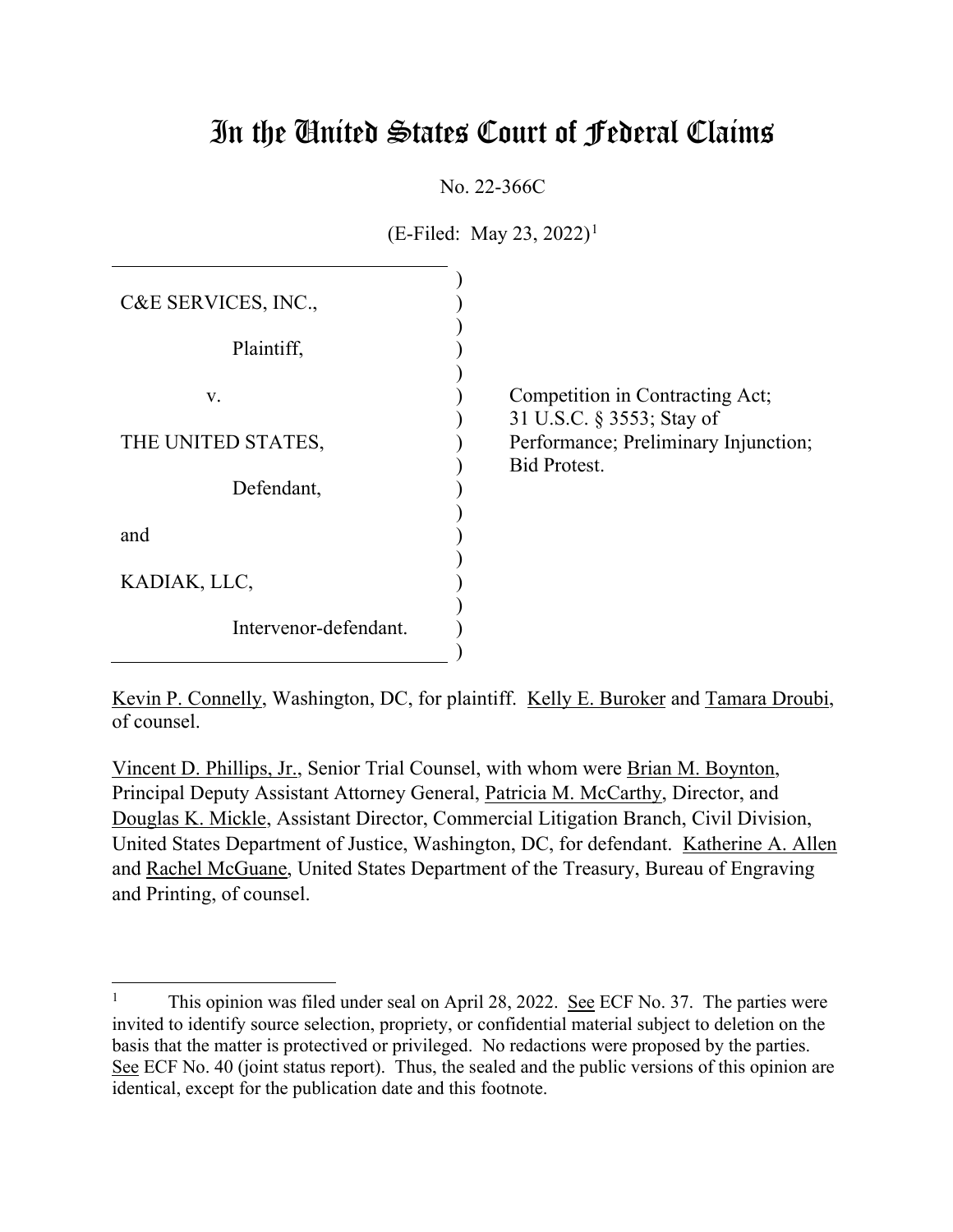Devon E. Hewitt, Tysons Corner, VA, for intervenor-defendant.<sup>2</sup>

#### OPINION AND ORDER

#### CAMPBELL-SMITH, Judge.

This bid protest involves a challenge to the decision by the United States Department of the Treasury, Bureau of Engraving and Printing (BEP or the agency) to override an automatic stay pursuant to the Competition in Contracting Act (CICA), 31 U.S.C. § 3553(d)(3)(C)(i). See ECF No. 34 at 2 (corrected first amended complaint).

Presently before the court is plaintiff's motion for a preliminary injunction, which plaintiff filed on April 11, 2022.<sup>3</sup> See ECF No. 31. Defendant filed a response to the motion on April 13, 2022, see ECF No. 35, and plaintiff filed a reply in support of the motion on April 19, 2022, see ECF No. 36.

The motion is now fully briefed and ripe for decision. The parties did not request oral argument, and the court deems such argument unnecessary. The court has considered all of the parties' arguments and addresses the issues that are pertinent to the court's ruling in this opinion. For the following reasons, the motion for a preliminary injunction is **DENIED**.

#### I. Background

Plaintiff "is in the business of providing wastewater treatment and pretreatment to government and commercial customers." ECF No. 34 at 1. The BEP has contracted with plaintiff for approximately twenty-four years. See id. at 5.

On March 23, 2022, plaintiff filed a protest action before the Government Accountability Office (GAO), challenging the agency's decision to award Contract No. 2031ZA22C00005 to intervenor-defendant. See ECF No. 34 at 2, 3. Plaintiff's GAO filing triggered an automatic CICA stay of performance under the contract. See id. at 4.

<sup>&</sup>lt;sup>2</sup> Intervenor-defendant did not file any documents relevant to the motion presently before the court, but the court includes its counsel for completeness.

 $3$  On April 1, 2022, the court set a schedule to govern the filing and briefing of plaintiff's motion for preliminary injunction. See ECF No. 23 at 2. Plaintiff timely filed its motion, which it titled "Plaintiff's Motion for a Preliminary Injunction." ECF No. 31. The memorandum attached to plaintiff's motion, however, purports to seek declaratory, preliminary, and permanent injunctive relief. See ECF No. 31-1 at 1, 30. The court will confine its analysis in the present decision to the propriety of preliminary injunctive relief, as that is the only motion that has been scheduled by the court. The court will consider an award of declaratory and permanent injunctive relief at the procedurally appropriate time.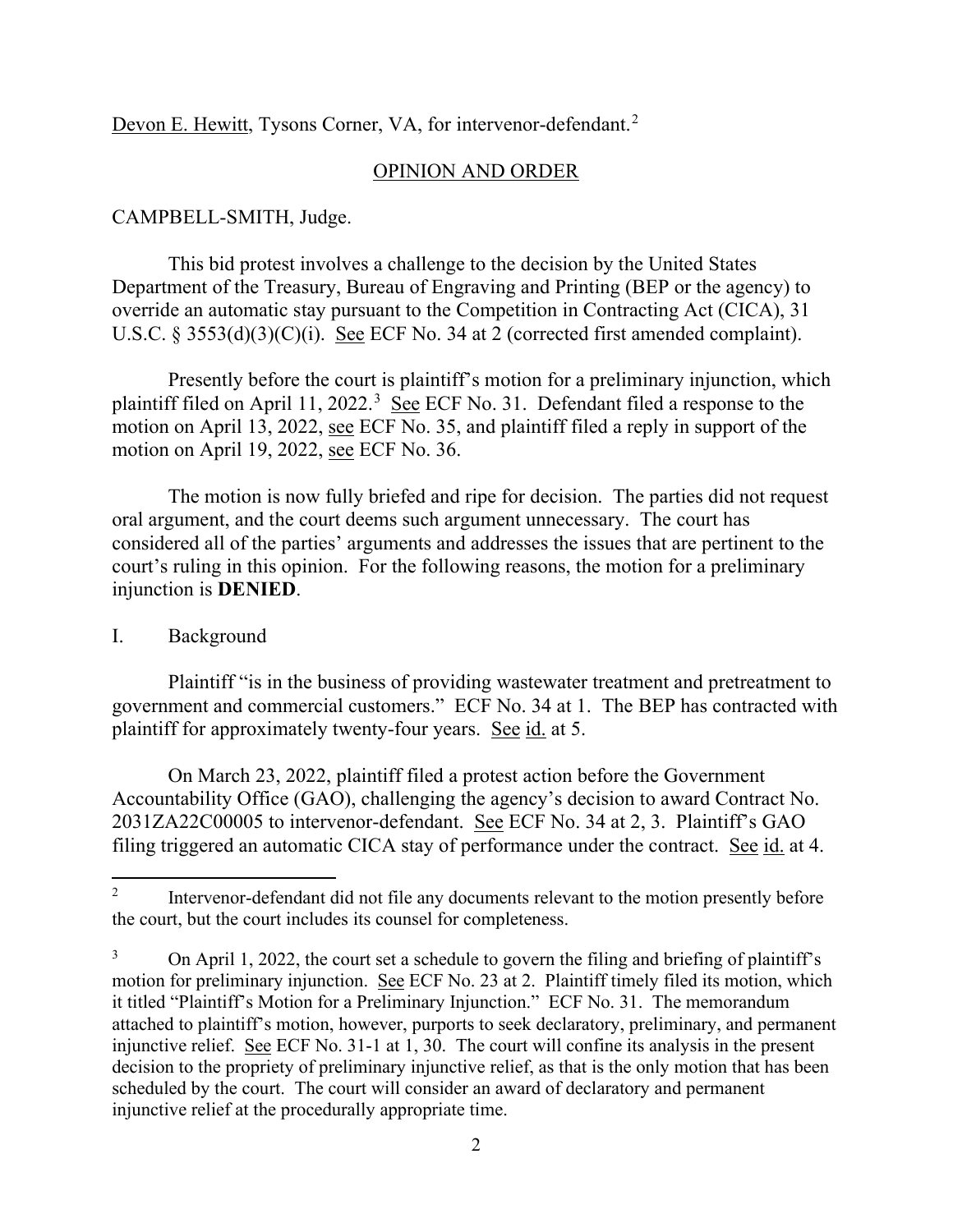On March 29, 2022, the agency notified plaintiff that it intended to override the CICA stay and allow performance to proceed. See id.

On March 31, 2022, plaintiff filed the instant protest challenging the agency's decision to override the CICA stay. See ECF No. 1 (complaint). At the time that the plaintiff filed its initial complaint, it had not yet received any documentation related to the override decision. See id. at 8.

The court convened an initial status conference with the parties on March 31, 2022. See ECF No. 10 (order memorializing the status conference). During the conference, counsel for defendant transmitted to all participants, by email, a copy of the contracting authority's documented justification for the override decision dated March 28, 2022. See id. at 2. The document is concise, and consists, in its entirety, of the following:

In accordance with FAR  $33.104(c)(2)$ , as the Head of Contracting Authority (HCA) for the Department of the Treasury, Bureau of Engraving and Printing (BEP), I find that it is in the best interest of the United States for Kadiak, LLC[] to continue performance on Contract No. 2031ZA22C00005 to ensure sufficient contractor staffing and environmentally safe operation of BEP's Wastewater and Storm Water Program, pending the final decision by the Government Accountability Office (GAO).

BEP awarded Contract No. 2031ZA22C00005 to Kadiak, LLC, an 8(a) Alaskan Native Company, effective November 1, 2021. The contract is valued at \$17,826,641.98, including base and all options. Kadiak, LLC is providing essential services to BEP, including managing, operating, maintaining supplies, performing maintenance, and providing technical support for BEP's Wastewater and Storm Water Program at the District of Columbia Currency Facility, in Washington, DC.

Sufficient contractor staffing and environmentally safe operation of the BEP's Wastewater and Storm Water Program is critical to accomplishing BEP's mission of manufacturing the nation's currency and to its ability to produce Federal Reserve notes to meet the increased volume of the Yearly Currency Order. Any interruption to BEP's Wastewater and Storm Water Program would negatively impact BEP's ability to manufacture and produce the Federal Reserve notes in a timely and environmentally safe manner and may potentially endanger the United States' currency supply to the Federal Reserve System.

See ECF No. 34-1 at 2.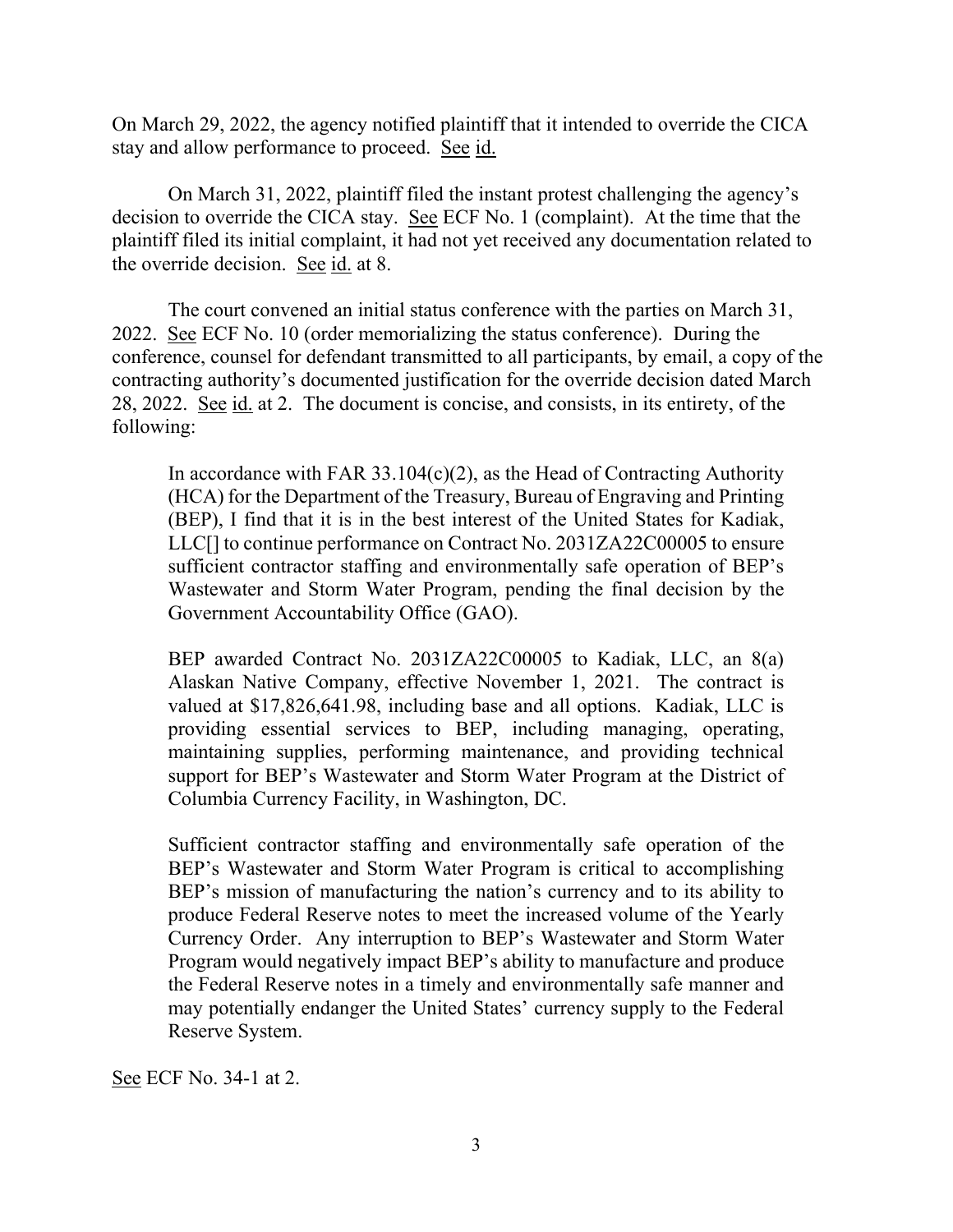Plaintiff alleges that it "has performed this contract work at BEP for 24 years without ever impacting BEP's ability to manufacture and produce the Federal Reserve notes in a timely and environmentally safe manner." ECF No. 34 at 5. In support of this assertion, plaintiff references the April 7, 2022 declaration of Carl Biggs, plaintiff's president, owner, and general manager. See id. (citing ECF No. 34-2 at 4). Plaintiff also disagrees with the agency's assessment that intervenor-defendant was prepared to perform under the contract at the time of the override decision. See id.

Plaintiff further alleges that, after this protest action was initiated, the agency extended the contract under which plaintiff is presently performing through April 2022, rather than allow intervenor-defendant to assume performance on April 1, 2022. See id. According to plaintiff, the agency chose to extend the present contract because intervenor-defendant "did not have the necessary personnel" to begin performance because "the only individuals performing the necessary BEP work" are plaintiff's employees. Id. (citing ECF No. 34-2 at 5-6).

In response to plaintiff's motion, defendant produced the declaration of Patricia M. Greiner, the Deputy Director and Chief Administrative Officer and Head of Contracting Authority for the agency. See ECF No. 35-1 at 1-5. Ms. Greiner refers to a second declaration, from Myron Hodge, an Environmental Specialist with the agency, for documentation of the concerns that led to her decision to override the CICA stay at issue in this case. See id. at 4.

Mr. Hodge states that plaintiff "has been operating with a less than full staff on this contract for the entire period of performance," which has "compromised" plaintiff's ability to meet its obligations. ECF No. 35-2 at 3. Mr. Hodge further represents that plaintiff's inadequate staffing created a risk to environmental and personal safety. See id. at 4. Mr. Hodge then explains a series of performance failures on plaintiff's part, and attaches a number of exhibits as proof of the same. See id. at 4-250.

In reply, plaintiff offers a second declaration from Mr. Biggs, dated April 19, 2022, in which Mr. Biggs counters Mr. Hodge's contentions that plaintiff was understaffed and under-performing. See ECF No. 36-1. Mr. Biggs also explains the irreparable harm—lost personnel, lost opportunities to compete, and lost revenue—that plaintiff alleges it will suffer absent the requested injunctive relief. See id. at 6-7.

#### II. Legal Standards

In its corrected first amended complaint, plaintiff invokes this court's bid protest jurisdiction. See ECF No. 34 at 7. This court's bid protest jurisdiction is based on the Tucker Act, which gives the court authority: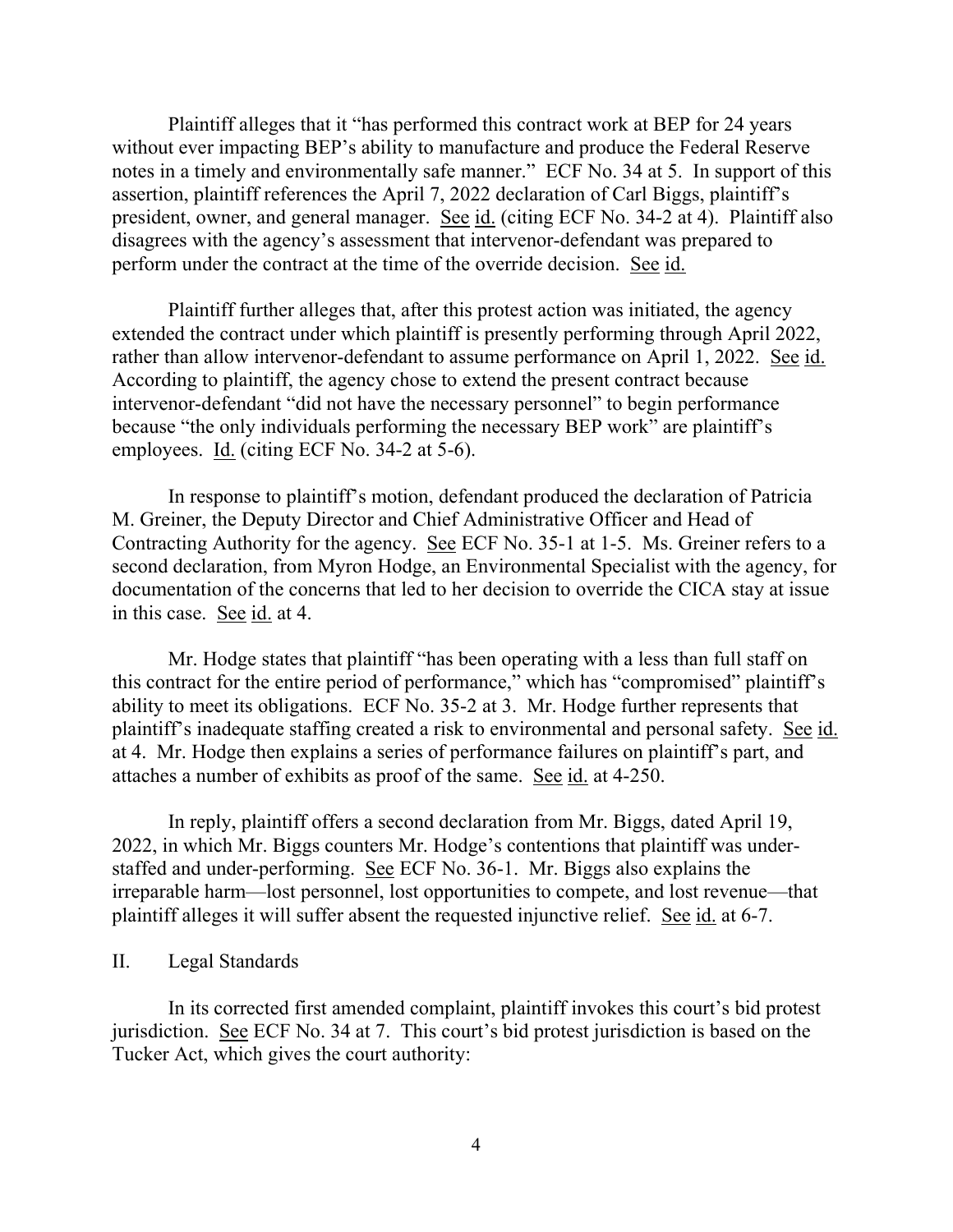to render judgment on an action by an interested party objecting to a solicitation by a Federal agency for bids or proposals for a proposed contract or to a proposed award or the award of a contract or any alleged violation of statute or regulation in connection with a procurement or a proposed procurement . . . . without regard to whether suit is instituted before or after the contract is awarded.

28 U.S.C. § 1491(b)(1). The Tucker Act also states that the court may grant "any relief that the court considers proper, including  $\ldots$  injunctive relief." 28 U.S.C. § 1491(b)(2).

To establish jurisdiction, a plaintiff must demonstrate that it is an "interested party." 28 U.S.C. § 1491(b)(1). The United States Court of Appeals for the Federal Circuit has held that the "interested party" requirement "imposes more stringent standing requirements than Article III." Weeks Marine, Inc. v. United States, 575 F.3d 1352, 1359 (Fed. Cir. 2009). Though the term "interested party" is not defined by the statute, courts have construed it to require that a protestor "establish that it '(1) is an actual or prospective bidder and (2) possess[es] the requisite direct economic interest.'" See id. (quoting Rex Serv. Corp. v. United States, 448 F.3d 1305, 1308 (Fed. Cir. 2006)) (alteration in original). Although "standing is not often discussed at length in CICA stay override cases," the court makes the same inquiry into actual or prospective bidder status and direct economic interest in such circumstances. PMTech, Inc. v. United States, 95 Fed. Cl. 330, 348 (2010).

Once jurisdiction is established, the court's analysis of a "bid protest proceeds in two steps." Bannum, Inc. v. United States*,* 404 F.3d 1346, 1351 (Fed. Cir. 2005). First, the court determines, pursuant to the Administrative Procedure Act standard of review, 5 U.S.C. § 706, whether the "agency's action was arbitrary, capricious, an abuse of discretion, or otherwise not in accordance with [the] law." Glenn Def. Marine (ASIA), PTE Ltd. v. United States, 720 F.3d 901, 907 (Fed. Cir. 2013) (citing 28 U.S.C. § 1491(b)(4) (adopting the standard of 5 U.S.C. § 706)). If the court finds that the agency acted in error, the court then must determine whether the error was prejudicial. See Bannum, 404 F.3d at 1351.

To establish prejudice, "the protester must show 'that there was a substantial chance it would have received the contract award but for that error.'" Alfa Laval Separation, Inc. v. United States, 175 F.3d 1365, 1367 (Fed. Cir. 1999) (quoting Statistica, Inc. v. Christopher, 102 F.3d 1577, 1582 (Fed. Cir. 1996)). "In other words, the protestor's chance of securing the award must not have been insubstantial." Info. Tech. & Applications Corp. v. United States, 316 F.3d 1312, 1319 (Fed. Cir. 2003) (citations omitted). The substantial chance requirement does not mean that plaintiff must prove it was next in line for the award but for the government's errors. See Sci. & Mgmt. Res., Inc. v. United States, 117 Fed. Cl. 54, 62 (2014); see also Data Gen. Corp. v. Johnson, 78 F.3d 1556, 1562 (Fed. Cir. 1996) ("To establish prejudice, a protester is not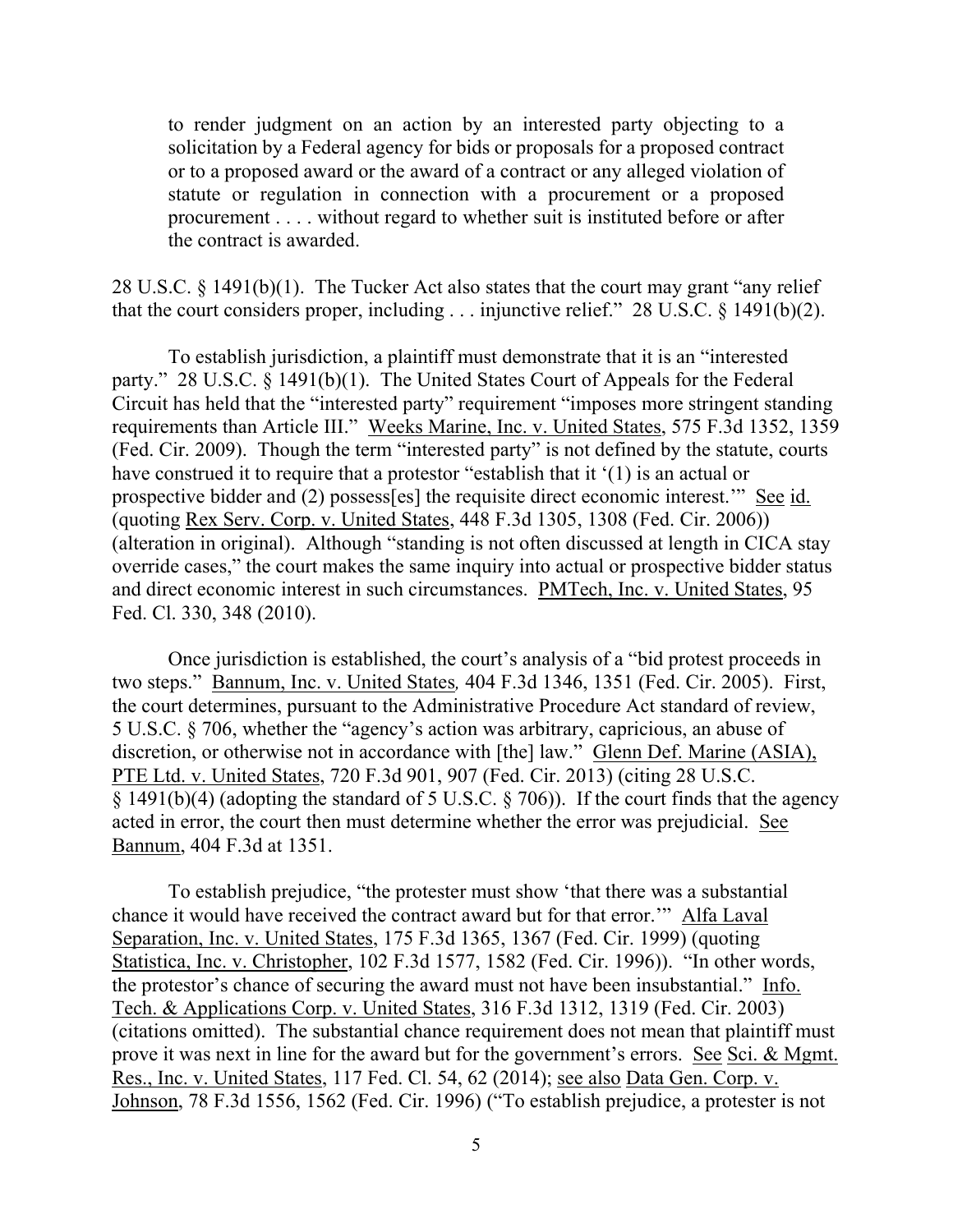required to show that but for the alleged error, the protester would have been awarded the contract."). But plaintiff must, at minimum, show that "had the alleged errors been cured, . . . 'its chances of securing the contract [would have] increased.'" Precision Asset Mgmt. Corp. v. United States, 125 Fed. Cl. 228, 233 (2016) (quoting Info. Tech., 316 F.3d at 1319).

Given the considerable discretion allowed contracting officers, the standard of review is "highly deferential." Advanced Data Concepts, Inc. v. United States, 216 F.3d 1054, 1058 (Fed. Cir. 2000). As the Supreme Court of the United States has explained, the scope of review under the "arbitrary and capricious" standard is narrow. See Bowman Transp., Inc. v. Arkansas-Best Freight Sys., Inc., 419 U.S. 281, 285 (1974). "A reviewing court must 'consider whether the decision was based on a consideration of the relevant factors and whether there has been a clear error of judgment,'" and "'[t]he court is not empowered to substitute its judgment for that of the agency.'" Id. (quoting Citizens to Preserve Overton Park v. Volpe, 401 U.S. 402, 416 (1971)); see also Weeks Marine, 575 F.3d at 1368-69 (stating that under a highly deferential rational basis review, the court will "sustain an agency action 'evincing rational reasoning and consideration of relevant factors'") (citing Advanced Data Concepts, 216 F.3d at 1058).

A. Preliminary Injunctive Relief

The Federal Circuit has held:

To obtain the extraordinary relief of an injunction prior to trial, the movant carries the burden to establish a right thereto in light of the following factors: 1) that the movant is likely to succeed on the merits at trial; 2) that it will suffer irreparable harm if preliminary relief is not granted; 3) that the balance of the hardships tips in the movant's favor; and 4) that a preliminary injunction will not be contrary to the public interest.

FMC Corp. v. United States, 3 F.3d 424, 427 (Fed. Cir. 1993) (citations omitted). When considering these factors, "the weakness of the showing regarding one factor may be overborne by the strength of the others," while "the absence of an adequate showing with regard to any one factor may be sufficient . . . to justify the denial" of the preliminary injunction. Id. (citations omitted). The Circuit also notes, however that "[a]bsent a showing that a movant is likely to succeed on the merits," it is unclear "whether the movant can ever be entitled to a preliminary injunction unless some extraordinary injury or strong public interest is also shown."<sup>4</sup> Id.

<sup>&</sup>lt;sup>4</sup> The United States Court of Appeals for the Federal Circuit has held that a failure to show likelihood of success on the merits is dispositive. See, e.g., Nat'l Steel Car, Ltd. v. Canadian Pac. Ry., Ltd., 357 F.3d 1319, 1325 (Fed. Cir. 2004) (stating that "a movant is not entitled to a preliminary injunction if he fails to demonstrate a likelihood of success on the merits") (citation and footnote omitted); Amazon.com, Inc. v. Barnsandnoble.com, Inc., 239 F.3d 1343, 1350 (Fed.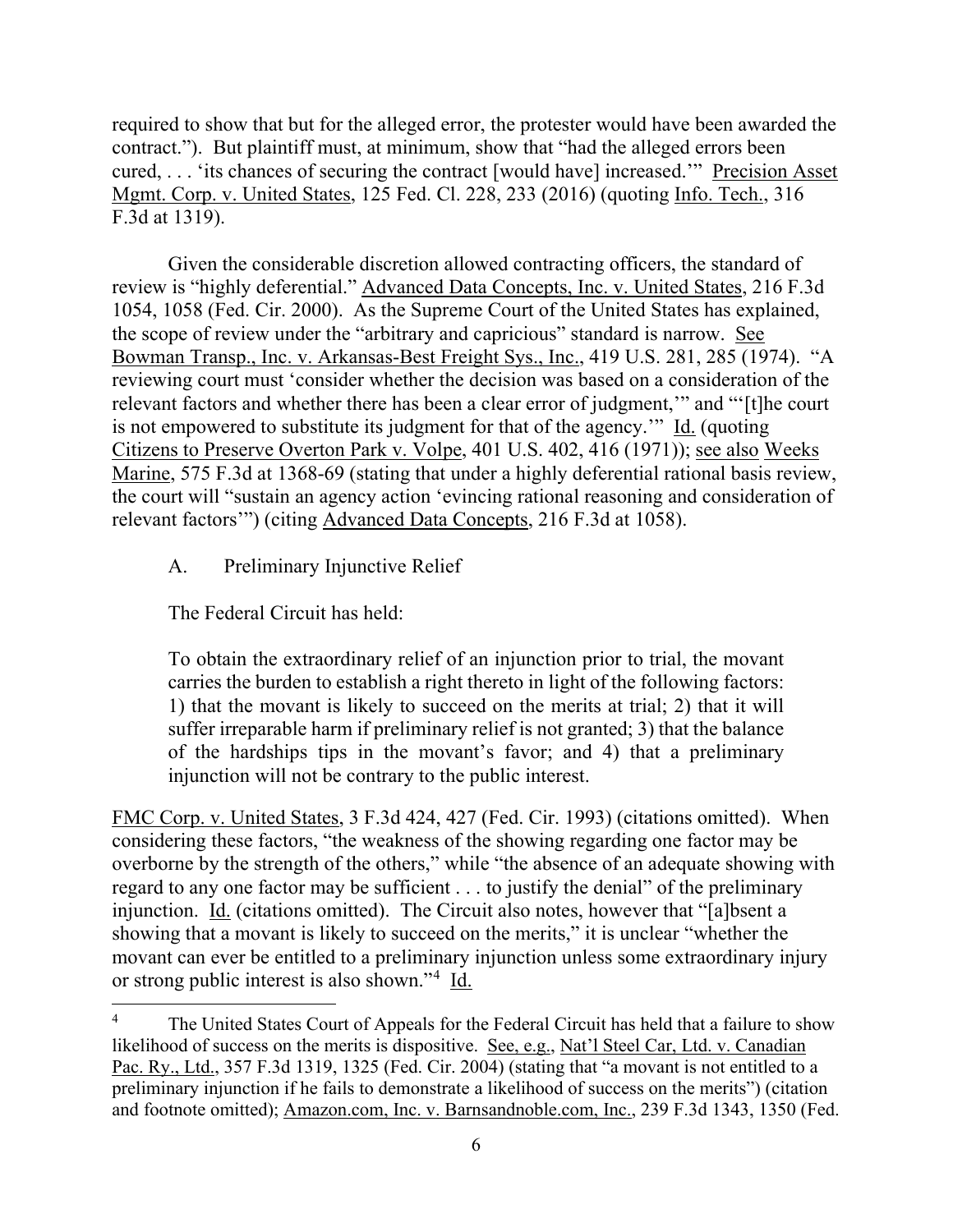#### III. Analysis

#### A. Likelihood of Success on the Merits

In this case, plaintiff challenges the agency's decision to override a CICA stay, and has standing to do so as the incumbent contractor performing the work at issue in the procurement that was stayed by plaintiff's GAO protest. See ECF No. 34 at 11; PMTech,, 95 Fed. Cl. at 348. The CICA states, in relevant part, as follows:

- (A) If the Federal agency awarding the contract receives notice of a protest in accordance with this section during the period described in paragraph (4)—
	- (i) the contracting officer may not authorize performance of the contract to begin while the protest is pending; or
	- (ii) if authorization for contract performance to proceed was not withheld . . . before receipt of the notice, the contracting officer shall immediately direct the contractor to cease performance under the contract and to suspend any related activities that may result in additional obligations being incurred by the United States under that contract.
- (B) Performance and related activities suspended pursuant to subparagraph  $(A)(ii)$  by reason of a protest may not be resumed while the protest is pending.

Cir. 2001) (stating that "a movant cannot be granted a preliminary injunction unless it establishes both of the first two factors, i.e., likelihood of success on the merits and irreparable harm"). These cases and others like them issued by the Federal Circuit are patent cases. The court found only one instance outside the patent context in which the Federal Circuit affirmed a decision that cites to patent cases to support the proposition that a movant must establish both a likelihood of success on the merits and irreparable harm in order to obtain a preliminary injunction. See Treadwell Corp. v. United States, 133 Fed. Cl. 371, 380 (2017), aff'd, 726 F. App'x 826 (Fed. Cir. 2018) ("Although the factors are not applied mechanically, a movant must establish the existence of both of the first two factors to be entitled to a preliminary injunction.") (citation omitted). Because the Circuit's decision in Treadwell was issued without any substantive analysis, it is not clear to the court whether the Circuit intends the rule it has applied in patent cases, which involve a statutory basis for injunctive relief, see 35 U.S.C. § 283, to apply more broadly. See Treadwell, 726 F. App'x 826. The court need not resolve the issue here, however, because the outcome in this case is not dependent on this fine point of law.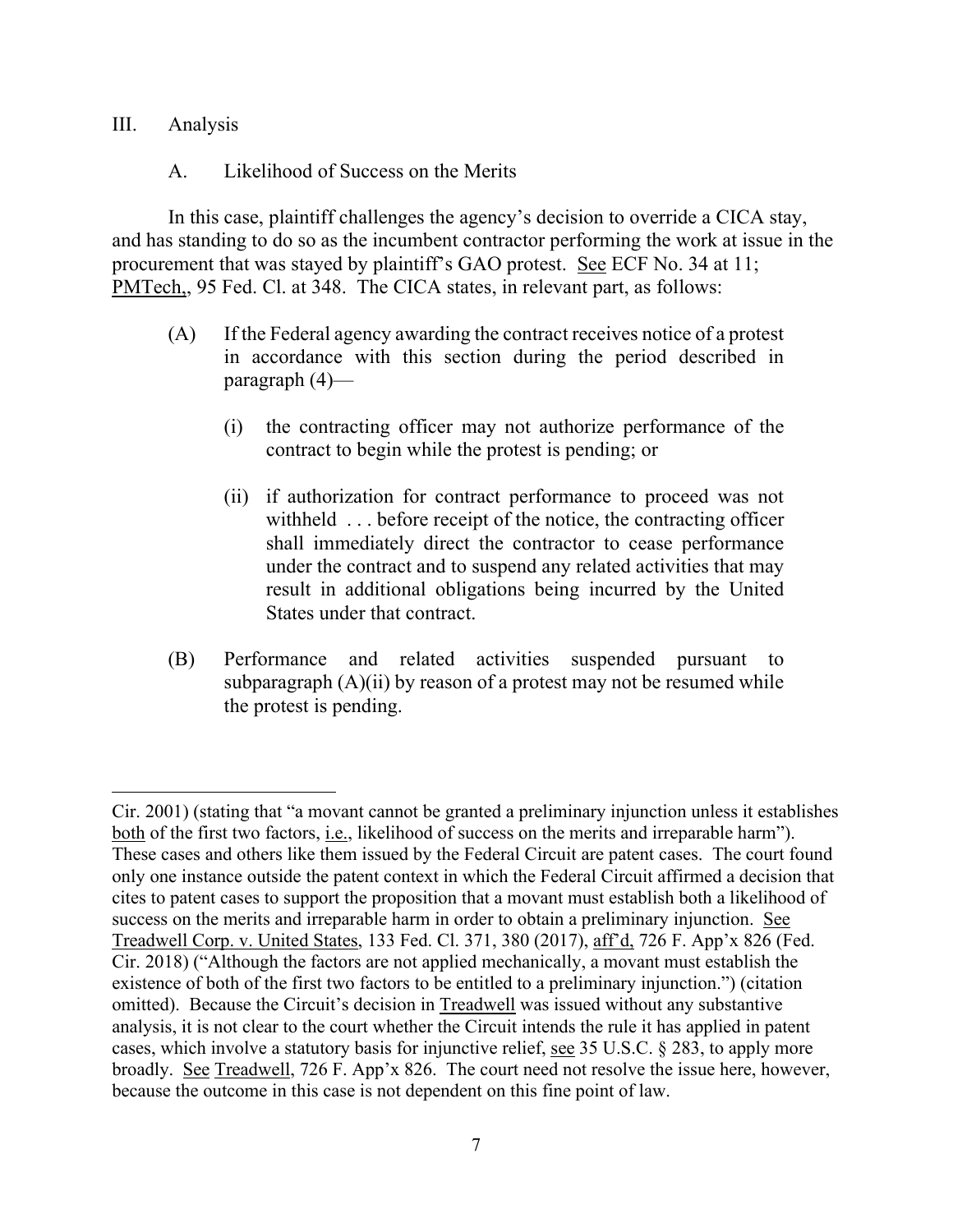- (C) The head of the procuring activity may authorize the performance of the contract (notwithstanding a protest of which the Federal agency has notice under this section)—
	- (i) upon a written finding that—
		- (I) performance of the contract is in the best interests of the United States; or
		- (II) urgent and compelling circumstances that significantly affect interests of the United States will not permit waiting for the decision of the Comptroller General concerning the protest; and
	- (ii) after the Comptroller General is notified of that finding.

## 31 U.S.C. § 3553(d)(3).

In order to successfully challenge an agency's decision to override a CICA stay, a plaintiff must show that the agency's decision was "arbitrary, capricious, an abuse of discretion, or otherwise not in accordance with [the] law." Reilly's Wholesale Produce v. United States, 73 Fed. Cl. 705, 709 (2006) (citing 28 U.S.C. § 1491(b)(4); 5 U.S.C. §  $706(2)(A)$ ). An agency decision is arbitrary or capricious when:

[T]he agency has relied on factors which Congress has not intended it to consider, entirely failed to consider an important aspect of the problem, offered an explanation for its decision that runs counter to the evidence before the agency, or is so implausible that it could not be ascribed to a difference in view or the product of agency expertise.

Motor Vehicle Mfrs. Ass'n of U.S., Inc. v. State Farm Mut. Auto. Ins. Co., 463 U.S. 29, 43 (1983); see also Ala. Aircraft Indus., Inc.-Birmingham v. United States, 586 F.3d 1372, 1375 (Fed. Cir. 2009).

In Reilly's Wholesale, 73 Fed. Cl. 705, this court developed what plaintiff characterizes as a "template for evaluating an override determination." ECF No. 31-1 at 20. The Federal Circuit has recently clarified, however, "that the Reilly's factors do not even bind the Claims Court, let alone comprise an indispensable aspect of agency rational basis." Safeguard Base Operations, LLC v. United States, 792 Fed. App'x 945, 948-49 (Fed. Cir. 2019) (internal citations omitted). Accordingly, the court will evaluate this case under the test articulated by the Supreme Court, and consider whether the agency has: (1) relied on factors Congress did not intend for the agency to consider; (2) failed to consider an important aspect of the problem; (3) offered an explanation for the override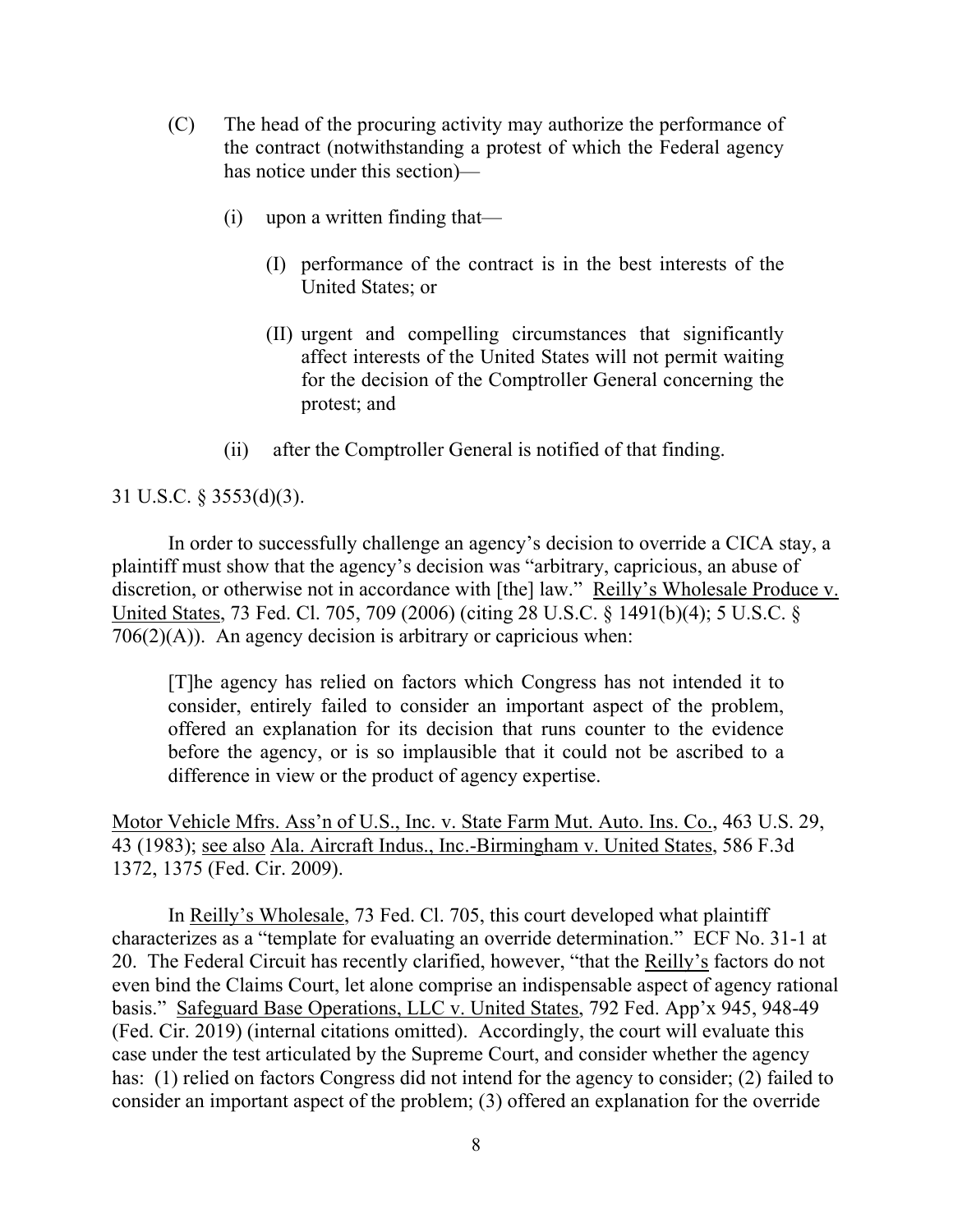decision that is contrary to the evidence; or (4) offered an explanation that is implausible. See Motor Vehicle Mfrs., 463 U.S. at 43.

In this case, a stay of contract performance was triggered pursuant to 31 U.S.C. § 3553(d)(3)(a) when plaintiff filed its currently-pending protest before the GAO on March 23, 2022. See ECF No. 34 at 3-4. The agency then decided to override the stay on March 28, 2022, when it determined that "it is in the best interest of the United States for Kadiak, LLC<sup>[]</sup> to continue performance on Contract No. 2031ZA22C00005 to ensure sufficient contractor staffing and environmentally safe operation of BEP's Wastewater and Storm Water Program, pending the final decision by the Government Accountability Office (GAO)." ECF No. 34-1 at 2.

Plaintiff alleges that the agency's "best interests" override decision is unsupportable for, essentially, two reasons: (1) plaintiff had successfully performed the contract for approximately twenty-four years; and (2) the agency knew or should have known that staffing problems would prevent intervenor-defendant from beginning performance on April 1, 2022. See ECF No. 34 at 5; ECF No. 31-1 at 16.

According to plaintiff, its successful performance record indicates both that the CICA stay would not result in adverse consequences for the agency and that its continued performance was a reasonable alternative to the override. See ECF No. 31-1 at 22-24. Plaintiff also asserts that the agency's decision to extend plaintiff's bridge contract through April supports both its argument that plaintiff was successfully performing, and its claim that intervenor-defendant "was not physically able or ready to start contract performance." Id. at 23.

In response, defendant focuses the court's attention on the agency's identification of staffing and environmentally safe practices as areas of concern. See ECF No. 35 at 17- 18. Defendant argues that the agency sufficiently explained the critical nature of the staffing and environmental concerns, both of which are supported by Mr. Hodge's declaration outlining various of plaintiff's failures on both issues. See e.g., ECF No. 35-2 at 3-4 (noting that plaintiff "has been operating with a less than full staff on this contract for the entire period of performance," which has resulted in "management requirements being unmet," and the need for the agency to "perform some of the contracted services"); id. at 4 (stating that inadequate staffing "creates an additional risk to BEP in the case of a chemical spill"); id. at 4-10 (detailing technical and maintenance issues with important instruments); id. at 10 (stating that the agency directed plaintiff to "stop using the instrument to prevent further damage to the instrument and waste chemicals"); id. at 10- 11 (explaining that "[i]f the intaglio printing process is flawed, the currency that is ultimately produced is also flawed and cannot be used"). Defendant concludes that "these substantial risks would not be mitigated if BEP were to maintain the status quo," and therefore, "BEP rationally concluded that it was in the best interest of the United States to override the automatic CICA stay." ECF No. 35 at 19.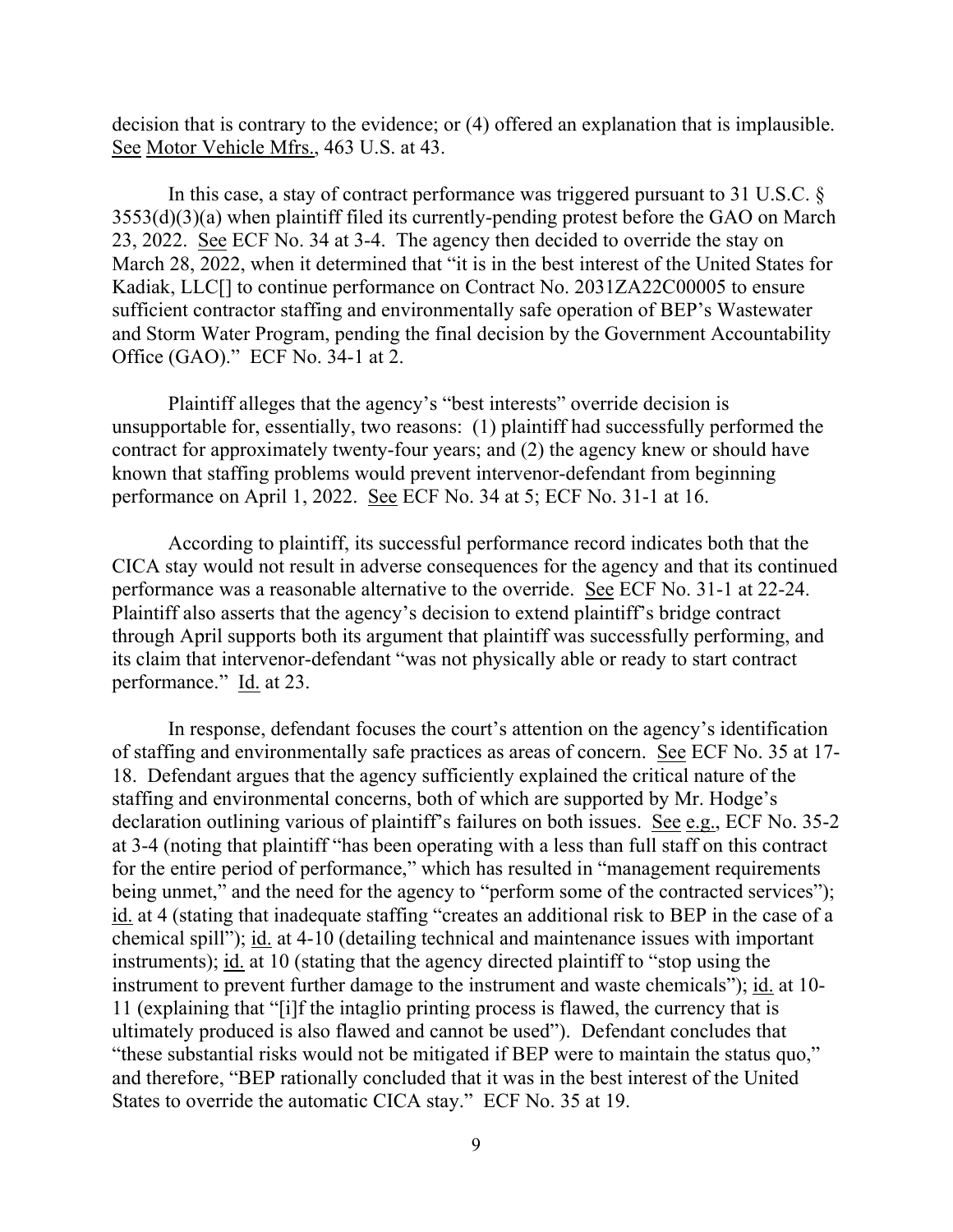In the court's view, the present record does not support a finding that plaintiff is likely to succeed on the merits of its case. Plaintiff does not appear to contend that the agency relied on improper considerations or failed to consider important factors in deciding to override the CICA stay. See Motor Vehicle Mfrs., 463 U.S. at 43. Rather, plaintiff seems to suggest that the agency's explanation for the override decision is either contrary to the evidence or implausible. See id.; ECF No. 31-1 at 22-24. More specifically, plaintiff strongly disagrees with defendant's characterization of its performance as deficient. See ECF No. 31-1 at 22. Plaintiff argues that it "has been able to complete all work and all tasks" despite a loss of personnel, id., and cites to Mr. Biggs' declaration as support, id. (citing ECF No. 31-3 at 3). To the extent that a disagreement exists with regard to whether plaintiff has properly maintained certain instruments, plaintiff indicates that the agency is the source of any problems. See id. at 22-23 n.9; ECF No. 31-3 at 4; ECF No. 36 at 16.

The evidence offered by defendant in response effectively calls into question plaintiff's assertions. Mr. Hodge's declaration and the voluminous attachments thereto provide significant detail in support of defendant's position that the agency had wellfounded concerns about plaintiff's performance. See ECF No. 35-2. The court, though, does not have before it the complete administrative record. That complete record may include documents to provide context for the parties' divergent views that is not readily apparent from the documents before the court at this time.

Furthermore, plaintiff's argument that the agency should have known that intervenor-defendant was not ready to assume contract responsibilities focuses on events that post-date the override decision. See ECF No. 31-1 at 21 (plaintiff arguing that defendant's March 31, 2022 decision to extend plaintiff's bridge contract through April 2022 demonstrates that intervenor-defendant was unprepared to perform); ECF No. 36 at 15-16 (same). For this reason, the court cannot properly consider it when evaluating the rationality of the override decision based on the information considered by the agency at the time the decision was made.

As such, the court cannot yet predict which party is likely to prevail, and the court finds that plaintiff has not shown that this factor weighs in its favor. See FMC Corp., 3 F.3d at 427.

#### B. Irreparable Harm

Plaintiff first argues that if the court does not grant a preliminary injunction against the agency's decision to override the CICA stay, it will suffer irreparable harm:

because, if [plaintiff] were to prevail at the GAO in early July 2022 . . ., [plaintiff] will have been deprived of the opportunity to compete in the fair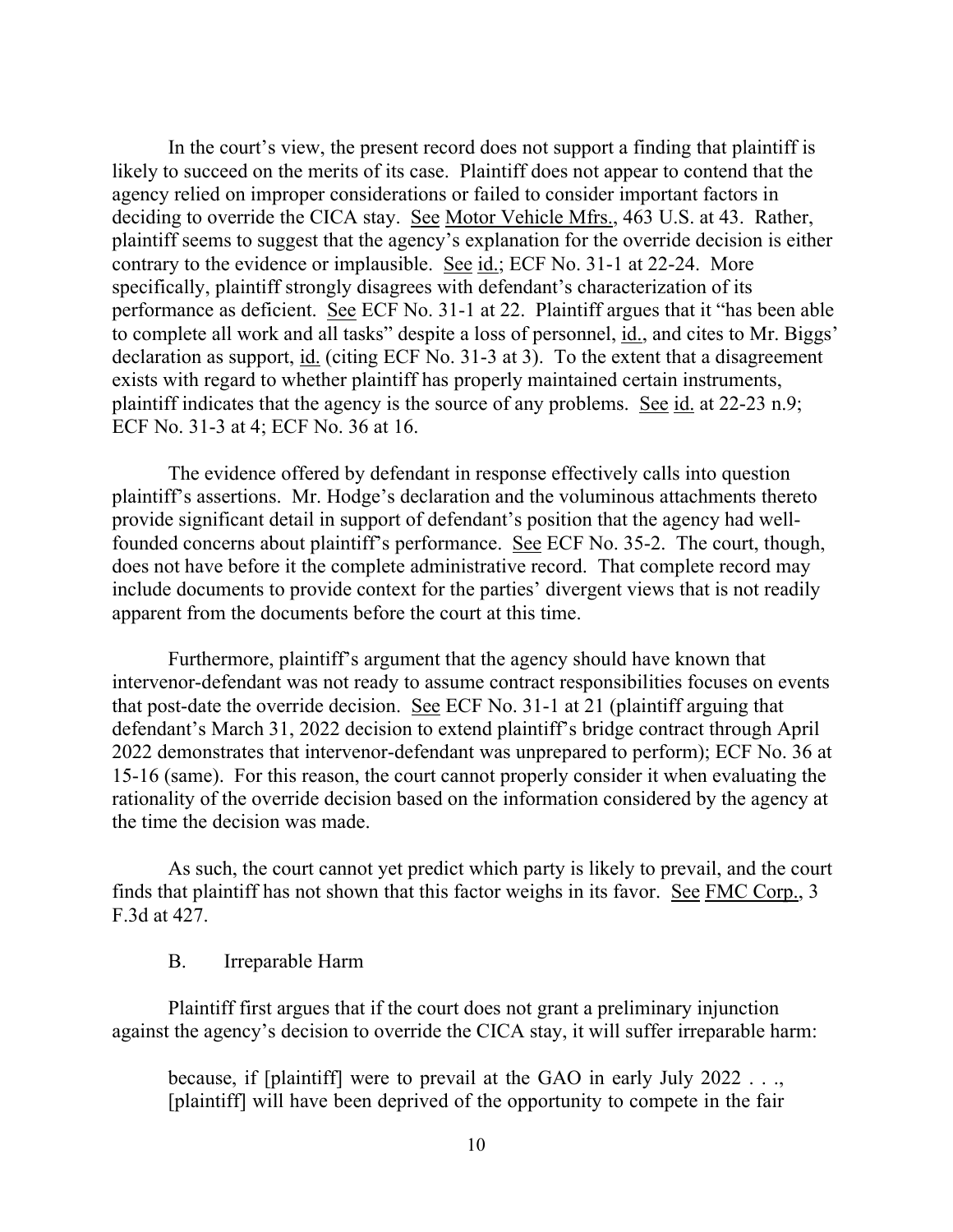competitive bidding process that would have occurred but for BEP's improper movement of the contract into the 8(a) program, which was premised on the SBA's arbitrary and capricious adverse impact analysis and related conclusions.

ECF No. 31-1 at 27. "In addition," plaintiff continues, intervenor-defendant "intends to hire nearly all of [plaintiff's] employees and supervisors working on the contract," and "the loss of the majority of the workforce will irreparably harm [plaintiff] in the future competition for the long-term contract." Id. Defendant contends that any harm plaintiff may suffer "amounts to nothing more than a potential economic loss." ECF No. 35 at 26.

While it is true that plaintiff may suffer an economic loss absent the CICA stay, and that this court has held that "economic loss alone does not constitute irreparable harm," the harm plaintiff has alleged it will suffer is more than simply economic. Chapman Law Firm Co. v. United States, 67 Fed. Cl. 188, 193 (2005). This court has also held that "the failure of an agency to stay performance could result in a competitive disadvantage that might not be remedied, causing a contractor to lose an important business opportunity." Reilly's Wholesale, 73 Fed. Cl. at 717 (citations omitted).

Here, plaintiff argues that intervenor-defendant intends to hire plaintiff's employees to perform the contract work, which would place plaintiff at a material competitive disadvantage if the GAO sustains its protest and it has the opportunity to compete for the contract. See ECF No. 31-1 at 27. It is reasonable to conclude that the loss of qualified, experienced personnel would put plaintiff in a relatively weaker position with regard to a potential future competition. That said, if the workforce is likely to follow the work rather than the employer in these circumstances, it also stands to reason that the agency would understand the flow of employees and consider that pattern in weighing the importance of presently employed personnel. As such, this factor weighs in plaintiff's favor, but not heavily.

## C. Balance of Hardships

The court next considers the balance of hardships that may suffered by the parties. FMC Corp., 3 F.3d at 427. "Under this factor, the court must consider whether the balance of hardships leans in the plaintiff's favor." Reilly's Wholesale, 73 Fed. Cl. at 715. This inquiry also requires the court to consider "the harm to the government and to the intervening defendant." Id. Here, plaintiff identifies its hardship as the lost opportunity to fairly compete—the same harm identified in considering whether plaintiff will suffer irreparable harm absent a CICA stay. See ECF No. 31-1 at 28-29; ECF No. 36 at 22. Defendant contends that the court should disregard plaintiff's argument due to this repetition, but offers no further, substantive argument. See ECF No. 35 at 27. Neither party addressed any hardship that might be borne by intervenor-defendant.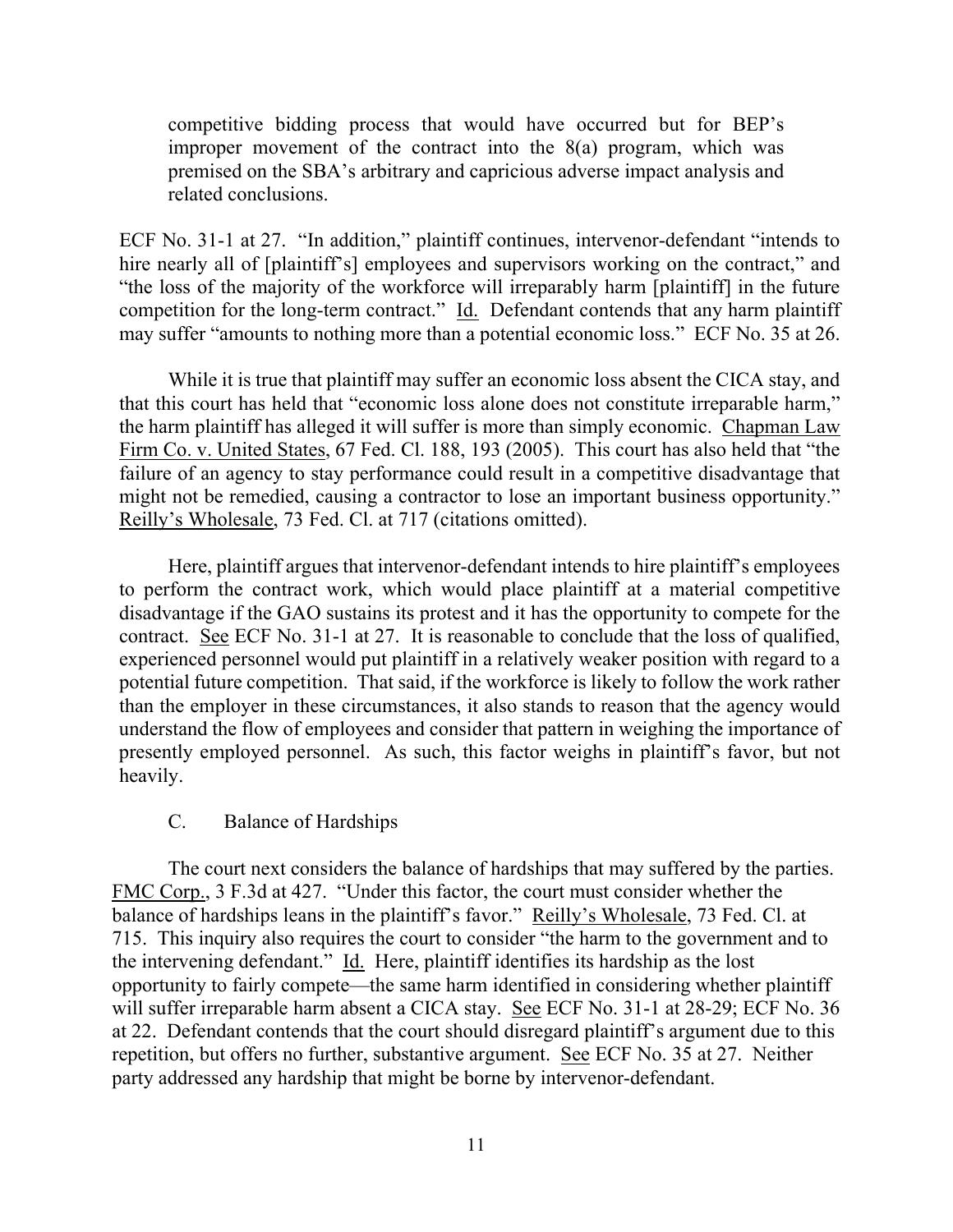As noted above, while it is certainly reasonable to view the loss of qualified employees as a real potential harm to plaintiff, it does not appear to be a particularly grave or extraordinary one in these circumstances. On the other hand, if the court requires defendant to continue allowing plaintiff to perform under the contract, it will not be permitted to take the steps it considers necessary to remedy plaintiff's allegedly deficient performance. In the most generous view of the facts for plaintiff's case, these hardships are in equipoise, but do not "lean<sup>[]</sup> in the plaintiff's favor." <u>Reilly's</u> Wholesale, 73 Fed. Cl. at 715.

#### D. Public Interest

Finally, the court must consider whether injunctive relief serves the public interest. FMC Corp., 3 F.3d at 427. Plaintiff defines the public interest at issue as "preserving the integrity of the competitive process," as well as the "long-term interest in ensuring that the new contract represents the best overall value to the government." ECF No. 31-1 at 29. Plaintiff argues that "requiring the agency to implement the stay provides the best opportunity to achieve that goal." Id. Defendant, in response, insists that "the public's interests in BEP staying compliant with environmental standards or maintaining the required manufacturing capability necessary to ensure that BEP can meet the United States' currency printing obligations" must also be considered in evaluating this factor. See ECF No. 35 at 27.

The public certainly has an interest in the integrity of the competitive process, but plaintiff has failed to adequately explain why allowing the agency to follow the procedures provided by CICA to override the otherwise mandatory stay would result in a loss of integrity in the procurement system. Plaintiff's assertion that "reinstituting the stay will not impair the [a]gency's ability to obtain the services," is not enough in this case. See ECF No. 31-1 at 29. As the court has previously noted, the agency's concerns about plaintiff's performance appear to have at least some basis in fact. See ECF No. 35- 2 (Hodge declaration explaining and attaching documentation of a series of performance failures on plaintiff's part). As such, the court finds that injunctive relief does not clearly serve the public interest in this case. FMC Corp., 3 F.3d at 427.

Having reviewed the relevant factors, the court finds that plaintiff has shown, by a slight margin, that it may suffer irreparable harm absent the requested injunction. None of the remaining three factors, however—including and most importantly, the likelihood of success on the merits—militates in favor of the court's intervention here. Therefore, plaintiff has not demonstrated that it is entitled to preliminary injunctive relief.